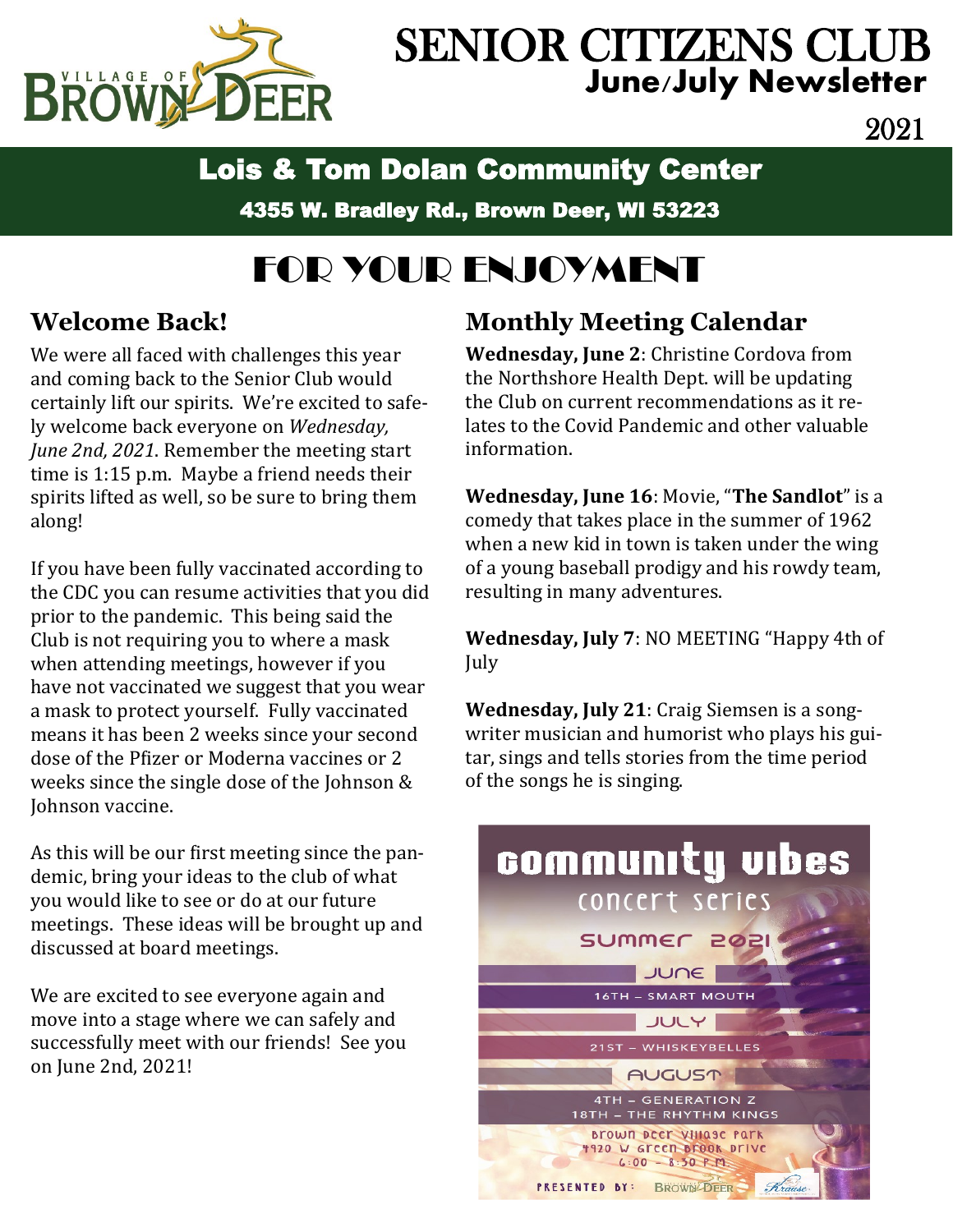# FOR YOUR INFORMATION

### June birthdays

| Robert Adkins             | 02 |
|---------------------------|----|
| Anne Lutz                 | 13 |
| Ann Savage                | 16 |
| <b>Richard Kihslinger</b> | 22 |
| Mary Kurth                | 30 |

### July birthdays

| Janet Moranski        | 09 |
|-----------------------|----|
| Robert Moranski       | 13 |
| <b>Shirley Neuman</b> | 15 |
| Marcella Hills        | 16 |
| Marie Lieber          | 16 |
| Marilyn Yauck         | 16 |
| Norma Ehlers          | 18 |
| Rosalyn Hamrick       | 20 |
| Stan Kenwood          | 20 |
| <b>Carol Martin</b>   | 30 |
| Rosalie Uebelacker    | 30 |
| Mary Williams         | 30 |



## SNIP-ITS AND TIDBITS

**Health Report—**Most hospital bills contain errors, but you probably can't spot them. Errors that could yield savings for consumers are often hidden in items with hard to decipher hospital coding. For example, you probably can't judge whether you used all the oxygen charged to your bill during surgery. Always ask for an itemized bill and check to make sure you weren't charged twice for a procedure and to verify dates of service.

**IRS Con–** The most common type of phone financial scam is a call from IRS impersonators. IF you get a call from someone claiming to be the IRS and asking for personal information, know that it is most definitely at trick. The IRS does not call citizens. It they want to get into touch with you, you will receive communications through the mail. And, the IRS would not threaten you with a fine for not giving up information. If you get a call from the "IRS" hang up immediately.

### **ATTENDANCE**

| Apr 7—CANCELLED Apr 21—CANCELLED |
|----------------------------------|
| May 5-CANCELLED May 19-CANCELLED |



### Community Calendar

**Wednesdays, June 16—***Farmer's Market Opening Day @* 9078 N. Green Bay Road., 9 a.m.—6 p.m. and every Wednesday through October

**Wednesday, June 16—***Community Vibes Concert Series featuring Smart Mouth @* 6 p.m.—8:30 p.m. in Village Park

#### **Sunday, July 4** *Festival and Celebration*

Festival: 12 p.m. @ Village Park

Fireworks: 9:30 p.m. @ Village Park

**Wednesday, July 21—***Community Vibes Concert Series featuring Whiskey Belles @* 6 p.m. in Village Park

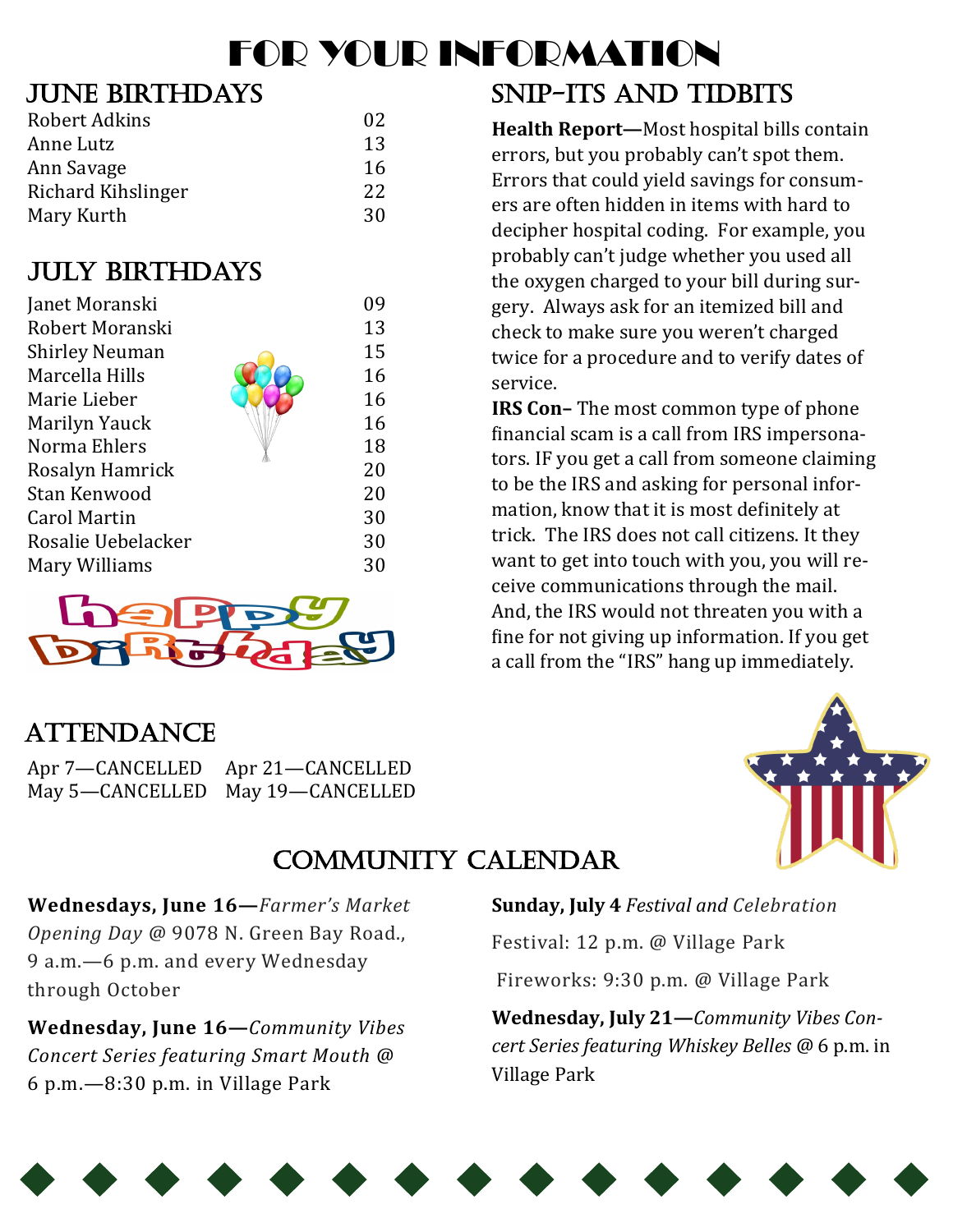### Key Lime Pie Fudge

Ingredients

1 C. graham crackers, crushed 3 tbsp. lime juice

2 tbsp. butter, melted Zest of 1 lime

1 14-oz can sweetened condensed milk

2 1/2 C. white chocolate chips

#### **Directions**

1. Preheat oven to 350 degrees.



2. Combine graham cracker pieces and butter in a small bowl. Pour onto foil lined 8"-x-8" baking dish (the foil will make it easier to pull

out later). Bake for 5 to 6 minutes.

- 3. In a medium-sized microwave safe bowl, combine the sweetened condensed milk and white chocolate chips. Microwave in 1-minute intervals, stirring in between, until fully melted. Stir in lime juice and zest until fully combined. It may take a minute or so of stirring to do so.
- 4. Pour mixture on top of the graham cracker crust. Refrigerate until firm, 4 hours, or up to overnight. Cut into 1" bars and serve.

### Senior Crime Prevention

#### **BANKING**

Many criminals know exactly when government checks arrive each month, and may pick that day to attack. Avoid this by using Direct Deposit, which sends your money directly from the government to the bank of your choice. And, at many banks, free checking accounts are available to senior citizens. Your bank has all the information.

• You should store valuables in a Safe Deposit Box.

• Never give your money to someone who calls on you, identifying himself as a bank official. A bank will never ask you to remove your money. Banks need the use of your money, and they don't want one of their customers to invite crime by having large amounts of cash around.

• When someone approaches you with a getrich-quick-scheme involving some or all of YOUR savings, it is HIS get-rich-quick-scheme. If it is a legitimate investment, the opportunity to contribute your funds will still be there tomorrow-after you have had time to consider it.



### Puzzle Fun

**Can you spot the differences between the two photos. There are seven of them!**